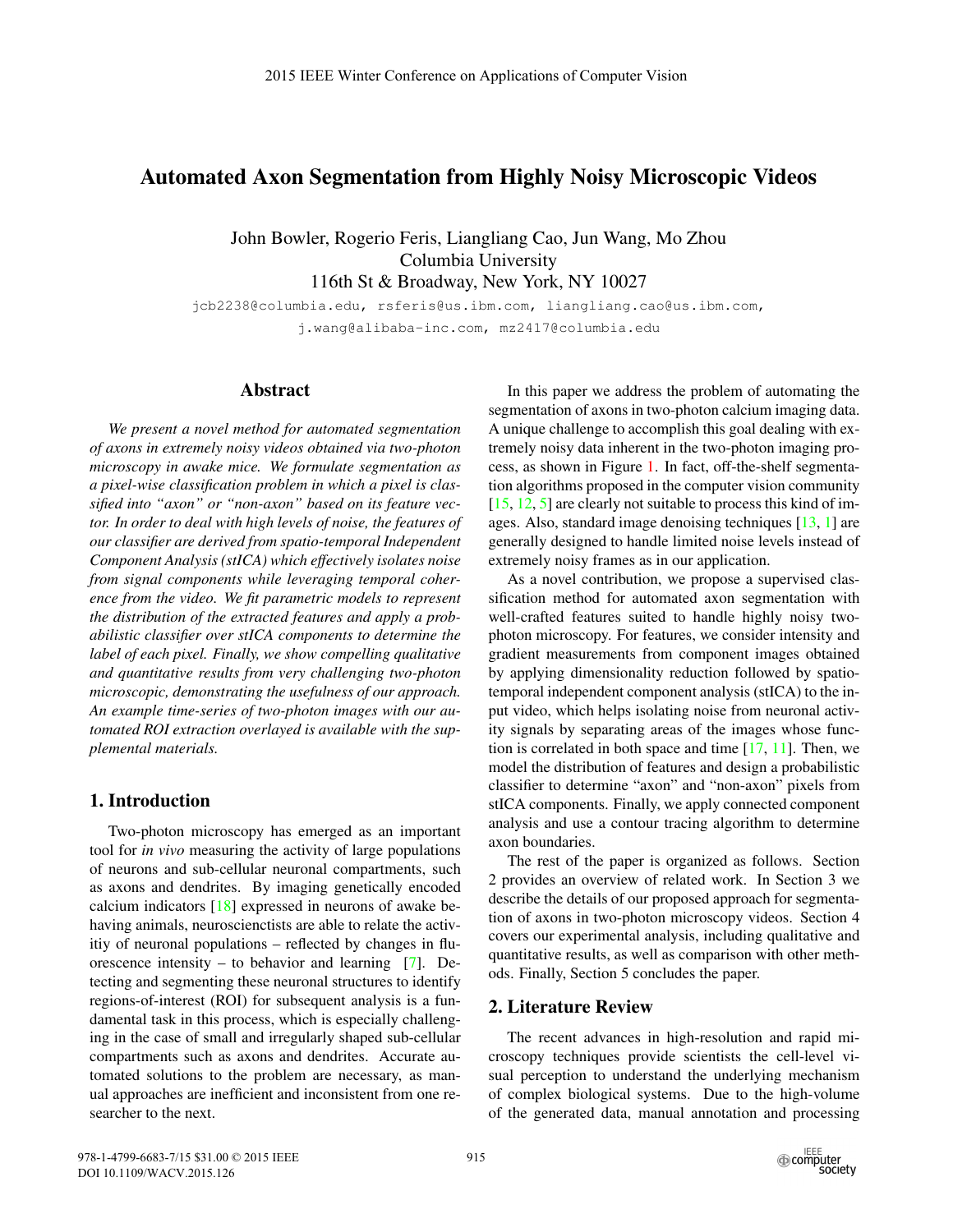is infeasible for large scale morphological analysis of axons needed in real applications. Hence, interests in automatic segmentation techniques for microscopy images have been rapidly expanding since the segmentation results can be used further for various quantitative analysis including tracking cellular dynamics [16], identifying cellular types  $[20, 22, 19]$  and extracting axon morphology  $[8, 14]$ . As surveyed in [10], many techniques have been developed for segmenting various types of cell images in the past few decades. Most of the existing approaches rely heavily on several heuristic segmentation strategies, including intensity thresholding, morphological filtering and region accumulation. In addition, previous studies focus on segmenting cells from static microscopy images and tend to be highly sensitive to image noise. Therefore, these static approaches have limited capacity to explore the spatio-temporal information of dynamic signals from axons, neither can they handle high levels of imaging noise well.

Furthermore, some new approaches were specifically designed to extract the geometric structures of axons from a sequence of microscopy images  $[2, 14, 21]$ . For instance, the repulsive force based snake model is used to connect axonal profiles segmented from each image frame to reconstruct the 3D structure [2]. Additionally, a dynamic local tracing approach has been designed to retrieve the 3D curvilinear structure of axons [21]. However, in order to be successful for our application the segmentation must succeed while accounting for both extremely noisy data as well as the possibility of overlapping segments. Examples of two-photon microscopy imaging data are show in Figure 1 (a) and the supplemental materials. To address these challenges, we propose a novel segmentation procedure that explores stICA and pixel level classification as illustrated in Figure 1. The stICA technique has been used to process functional magnetic resonance imaging data [17] and also to extract cell locations and their dynamics with minimum supervision from calcium imaging data [11]. Pixel classification has been used for automated segmetation of ultrasound images in [23]. These methods are combined to develop a fully automated axon segmentation approach which perfroms well and is capable of extracting ROIs even when presented with highly noisy data.

# 3. Technical Approach

Our approach focuses on two steps, outlined in Figure 1. In the first step, stICA is used to identify the components of the data which statistically have maximal independance in both space and time. The second step is then to extract the ROIs from each of the stICA components through the application of a pixelwise classifier on each of the extracted components.

Raw video files are acquired from awake head-fixed mice performing tasks on a treadmill while positioned under a two-photon microscope (see [9] for methods). An example of the input data is shown in Figure 1 (a). The resulting images require motion correction both to account for the motion of the animal on the treadmill as well as the scanning techniques implemented by the microscope. Therefore, prior to extracting components from the data, the time series is preprocessed using established techniques to correct for motion artifacts within and between frames using an established Hidden Markov Model (HMM) based technique [4, 9].

### 3.2. Spatio-Temporal Component Analysis

We are interested in spatio-temporal components which can be used to help identify axon segments and remove noise. One method which has been applied to find the components is PCA. Prior to conducting PCA, each video is represented as a matrix  $\mathbf{M} \in \mathbb{R}^{N_x \times N_T}$ , where  $N_x$  is the number of pixels in each frame and  $N_t$  is the number of frames in the time series. Applying PCA to a video of the data picks out the dimensions along which the intensity of the pixels have the maximum variance. By performing PCA on the time-series and maintaining only the first  $k$  principal components (PCs), dimensions containing low amounts of information are removed resulting in a significant decrease in noise. Qualitative results confirm that this method generates components with less noise in them (see supplemental Materials). Note that it has been reported that the first few spatial PCs tended to be dominated by high variance noise sources [11]. However, in our experiments, we maintained all of the first PCs because they often contained useful axon information (see supplemental materials).

Although PCA helps in identifying the image regions with active axons, single PCs often contain overlapping segments of distinct axons. To separate the extracted axons, we consider applying ICA that is developed for separating linearly mixed signals. ICA finds the components of the signal which are statistically independent, rather than simply uncorrelated. Applying ICA to the extracted PCs is a process that takes into consideration both the *spatial* and *temporal* coefficients and tends to generate sparser components than those found through PCA alone. In order to implement the spatial and temporal ICA, the temporal coefficients from the PCA are concatenated to the spatial ones as suggested in  $[11]$ . Mathematically, we define the following spatio-temporal variable  $y_i$  and the corresponding ICA components  $z_i$ :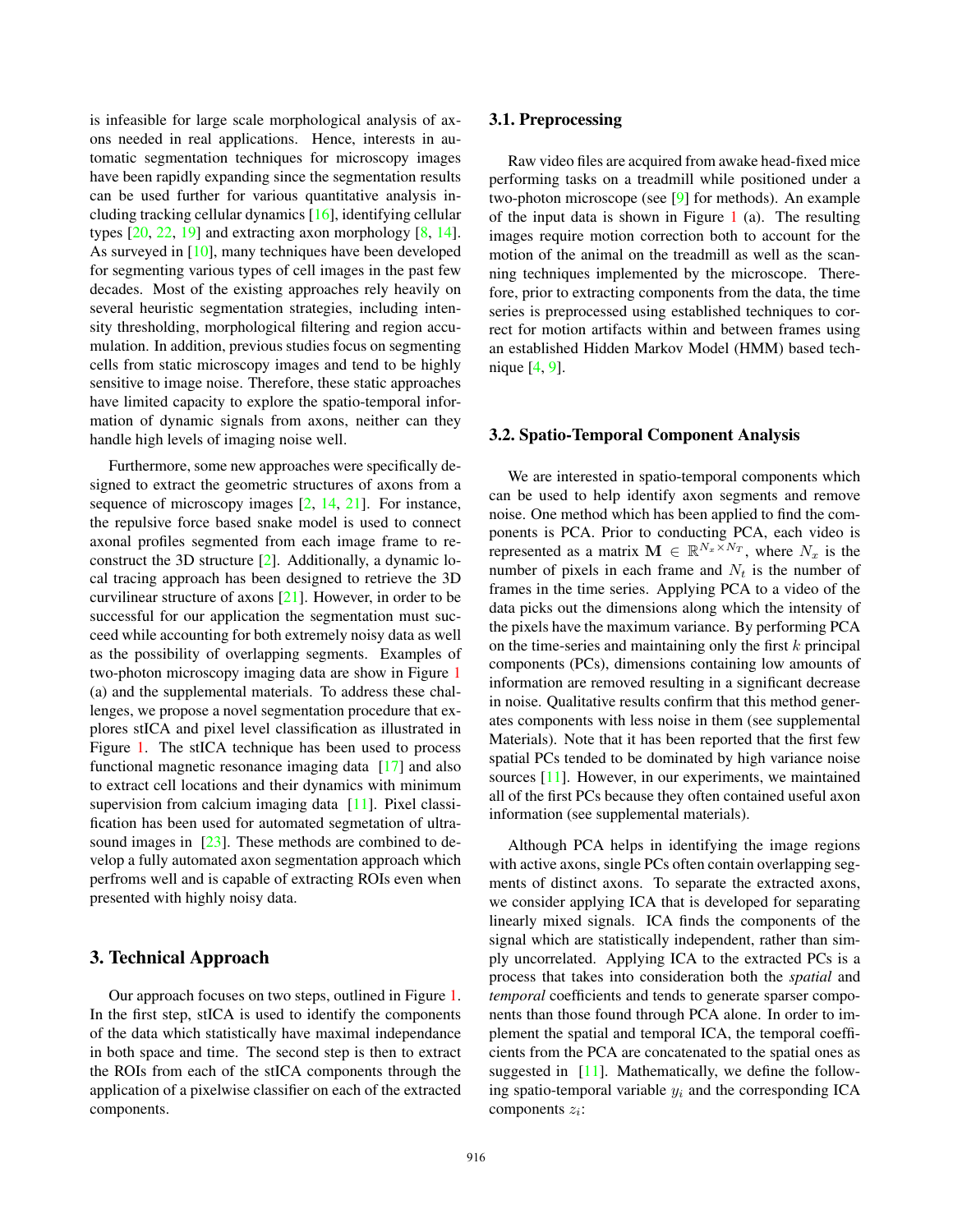

Figure 1. (a) Time sequences of two-photon images of calcium signals from axons of hippocampal neurons in awake mice performing behavior and learning tasks. (b) Extracted component images reflecting regions of activity which are maximally indepentdant in both space and time, through the application of the stICA methods. (c) Pixelwise classifiers are trained and distributions for two features are extracted, describing the stICA pixel intensity and local gradients. (d) Evaluating each pixel and extracting those most likely to be representing neuronal axons allows boundaries to be defined which separate the different functional units in the time sequence.

$$
y_i = \begin{cases} \mu U_{ki} & i \le N_x \\ (1 - \mu) V_{ki} & N_x < i \le (N_x + N_t) \end{cases}
$$
 (1)  

$$
z_i^k = \sum_j \mathbf{W}_{i,j}^{(n)} y^{(j)},
$$

where  $k$  is the number of components used for the analysis,  $U$  corresponds to the spatial PCA component matrix with dimensions  $N_x$  by k PCs and V corresponds to the  $N_t$  by k temporal PCA component matrix. Here  $\mu$  is a weighting parameter to balance the tradeoff between the spatial and temporal information. ICA is performed on  $y_i$  to extract the independent components  $z_i$ . In our experiments, we use the FastICA algorithm [6] to compute the weighting matrix **W**, as well as the independent components  $z_i$ . Figure 1 (b) shows examples of components extracted by stICA. Since stICA components are also temporally independent active axon segments with overlapping pixels in the average of the time series appear in separate stICA components if they are active at different times. This is advantageous since it allows the axons which overlap to be identified in separate segments. The stICA components result in a much sparser representation of the axons which simplifies the segmentation problem.

#### 3.3. Axon Segmentation by Pixelwise Classification

In order to extract the ROIs (axon segments) from the stICA components, individual pixels from each component

are classified as "axon" or "non-axon", as to whether they belong to regions of interest or not. Our classifier operates at the pixel-level and relies on two descriptive features derived from the stICA component images The first feature is the relative weighting of the individual pixels in each stICA components. The second is the sum of the magnitudes of the gradients in a small area surrounding each pixel.

Prior to extracting this feature vector, we subtract the mean of every component and normalize the absolute values to be in the range between 0 and 1. Subtraction and normalization ensure that pixel weights in axon regions are normalized across components and that the relative importance of each pixel is maintained. This normalization makes it possible to train likelihood distributions using training datasets and then run the classifier on any stICA components.

In the training phase, we manually label a set of positive samples (pixels belonging to ROI/axon regions) and negative samples (pixels outside ROI/axon regions) from component images obtained by stICA. We use these training samples to model the distribution of our features.

Figure 2 (a) and (b) illustrate the binning of our first descriptive feature (stICA pixel intensity) for ROI pixels, showing that they fit approximately to a Rayleigh distribution. The Rayleigh distribution is chosen, as in [23], for the ROI pixels due to it's shape and fit to the histograms of the data. We also show that the non-ROI pixels fit well to a normal distribution. Similar results are achieved by plotting these distributions for several of the components.

Our second descriptive feature used to classify pixels is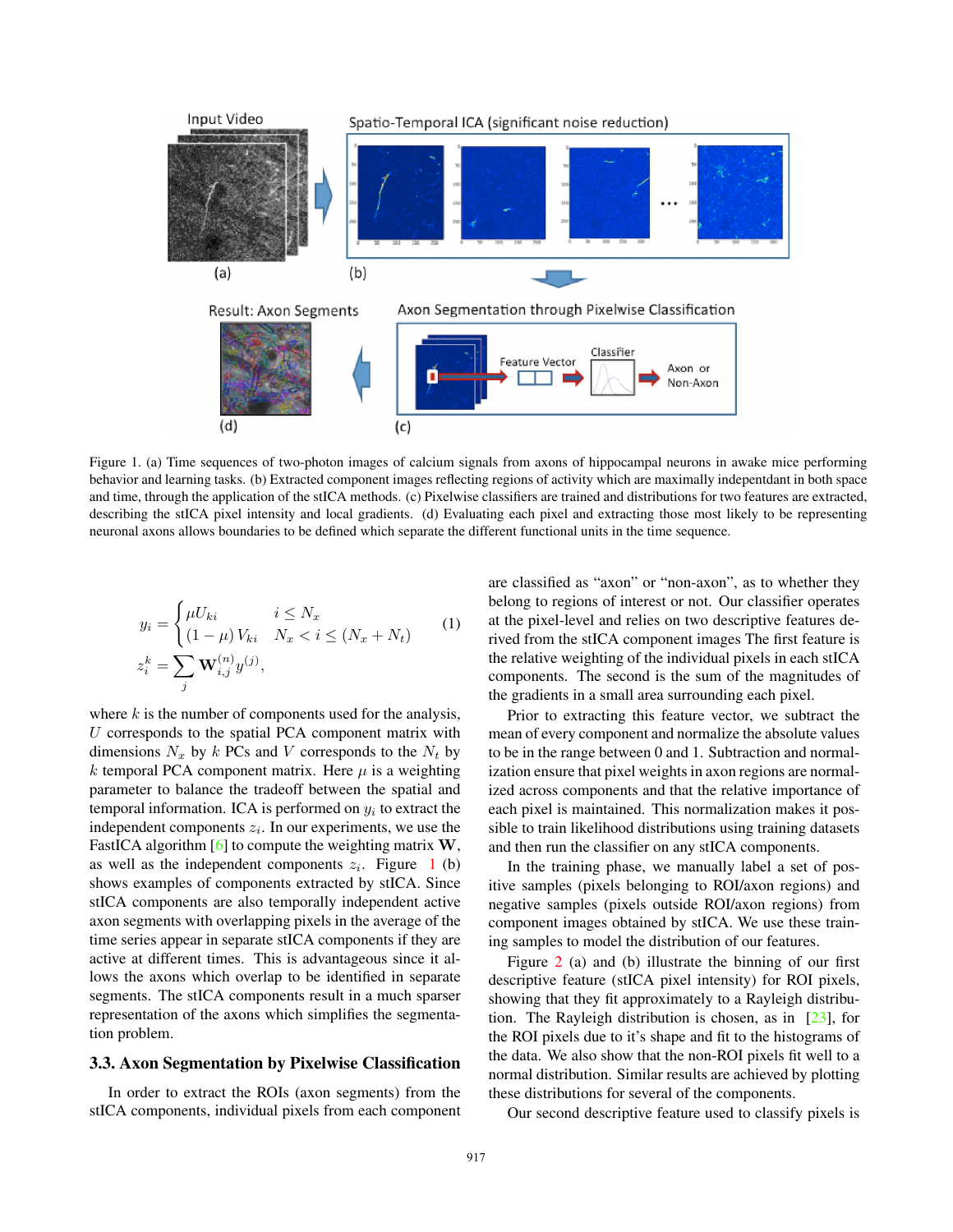

Figure 2. (a) and (c) Training axons are selected from stICA components, and used to generate distributions which describe the pixel intensity and the negative sum of local gradients. (b) and (d) Axon pixels are fit to a Rayleigh distributions while the noisy background pixels are fit to normal distributions

the evaluation of the patch-gradient for each of the stICA pixels. In order to get an accurate representation of whether a pixel is sitting on an area of random intensities, or near an area of similarly weighted ROI pixels, a sum of gradients is conducted in a small area around each pixel. For this to work on a small scale, the image is converted to a binary array first based on a threshold on the standard deviation of the pixels in each component. Then the gradients are summed up around the local neighborhood of each pixel.

Training on ROIs from several stICA components is taken to ensure the distributions generalize well when applied to components on which they have not been trained.

Figure 2 (c) and (d) illustrate the extraction of patchgradient features. The ROI patch gradients are fit to another Rayleigh distribution while the non-Axon fits a normal distribution.

During the testing phase, the following steps are performed to identify axon/ROI pixels. First, the input video is pre-processed and stICA is conducted as described in the previous section. Then, for each pixel of each component, we extract our two-dimensional feature vector (stICA pixel intensity and patch-gradient) and use the parametric feature distributions computed at training time to measure the likelihood of each pixel to be part of an axon or part of the background. For every pixel both the "axon" likelihood and the "non-axon" likelihoods are evaluated. The pixel is assigned a category based on which likelihood is higher. An example of this training step for a single stICA component is shown in Figure 3. The previously trained distributions for both "axon" and "non-axon" classes are shown in (a) and (c) while the weights for each pixel and resulting class decision are indicated in Figure 3 (b).



Figure 3. Distributions to model the likelihood that an individual pixel is either an ROI or background noise. (a) For the stICA intensity feature, a Rayleigh distribution models the ROI pixel intensity and a normal distribution centered near zero models the background. (c) Similar distributions were found which model the stICA patch gradient feature. (b) Both features are extracted for every pixel in a single stICA component and pixels are classified as to whether they are more likely to reside within an ROI, shown in green, or more likely to reside in background, shown in red.

### 3.4. Spatial Segmentation

After the classification step each of the stICA components has been translated into a binary mask of pixels labeled as belonging to the "axon" class. These masks are then separated completely along any discontiguous units into individual ROIs. This can be easily implemented via connected component analysis, i.e. a recursive search for adjacent non-zero pixel values. Note that this process is applied to each stICA component separately, where the axons are not overlapped. No additional pre-processing based on morphological operations was required.

ROI masks which contain very few pixels are discarded at this point as they are not large enough to perform useful analysis and most likely arise from background noise. We then apply a clockwise traversal of the ROI boundary to connect edge points with their neighbors in an ROI region. This optional step smooths the ROI boundary and facilitates future analysis.

## 4. Experimental Results

Our classification system was run on datasets of 3500 frames of two-photon data taken from the same mouse over the course of several trials comprising a single experiment for which a manually extracted ROI overlay was constructed. A time-averaged frame was constructed for this dataset which is shown behind the extracted ROIs in Figures 1 (d) and 4. Highly active axons show up as brighter then the surroundings, while dark areas correspond to areas of little or no activity. As visible in Figure 4, the larger dark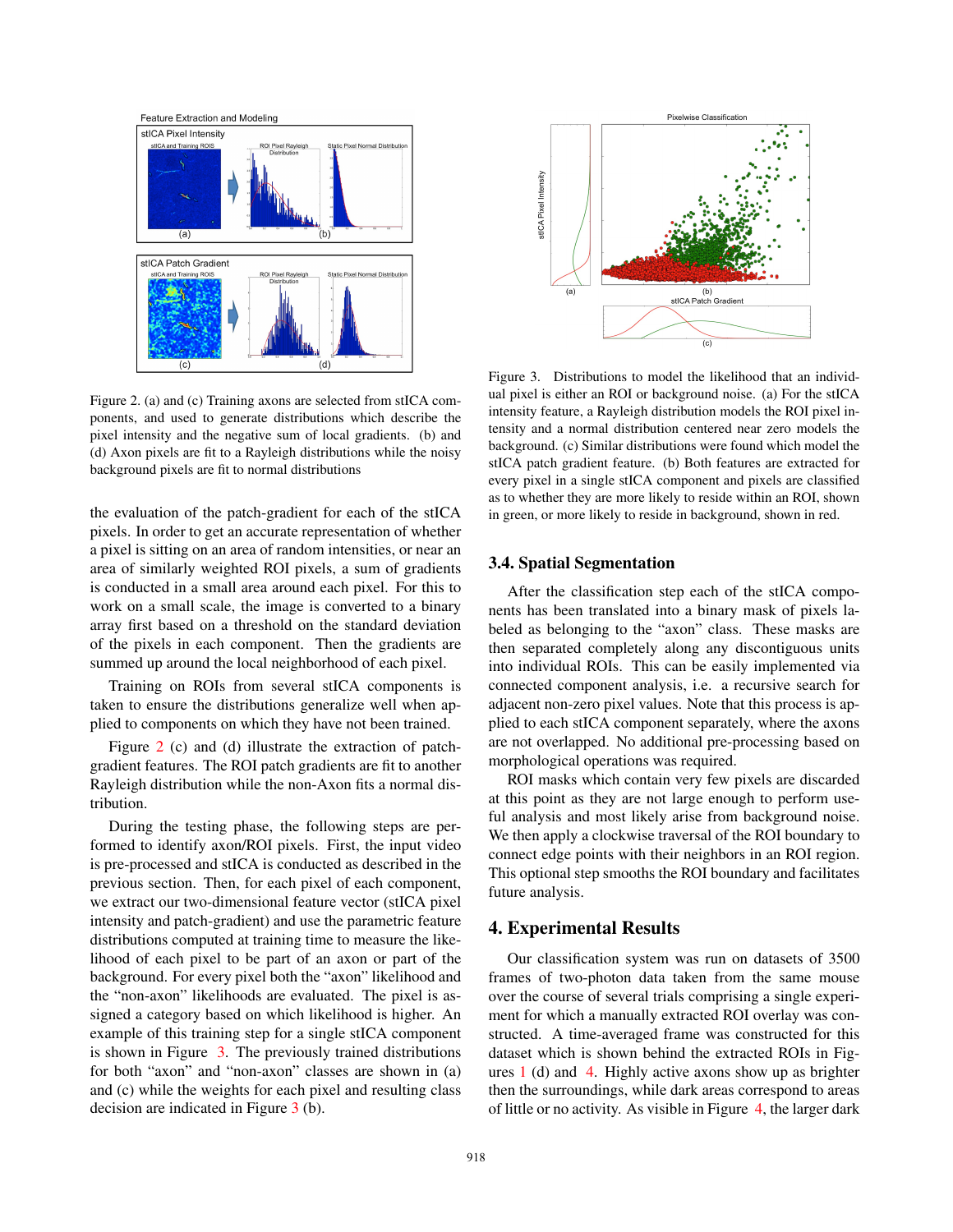

Figure 4. (a) The results of the proposed method of stICA and pixelwise classification. (b) Using only PCA instead of stICA results in a large amount of misclassification, especially in cases where there are blood vessels, the large inactive areas. (c) Using stICA, but not pixel classification finds fewer ROIs, but has a lower rate of falsely positive pixels.

areas indicate likely locations for blood vessels in which there is no neuronal activity.

The first experiment conducted was to construct an overlay of the ROIs and view it on the motion corrected version of the input video (see supplemental video). Performing this qualitative analysis of the video yielded a positive result as the obvious areas of high activity are identified and well segmented. Parameters for the minimum ROI size and  $\mu$  are set to default values of 50 and 0.01 respectively. These values are found to perform well on our example 250x215 pixel datasets, but may be fine-tuned to provide a better fit for individual data.

A quantitative comparison was then performed between the automatically extracted ROIs and samples of the researcher's hand-drawn "ground truth" ROIs. In order to perform this comparison, the 30 most significant ROIs from the hand drawn set, as determined by average activity and size were lined up with the closest matching of the automatically generated ROIs. Matching was determined per significant ROI on a scale from 0 to 1 in accordance with Dice's coincidence index [3]. The Dice coefficient was then summed for all 30 pairs of ROIs in order to determine the "matching score" for each ROI extraction trial:

$$
S = \sum_{j=1}^{30} \frac{2 \times |Q_j \cap D_j|}{|Q_j| + |D_j|} \tag{2}
$$

Where  $Q_i$  represents the pixels in one of the significant ROIs, while  $D_i$  is the corresponding automatically generated ROI which maximizes this score. A score of 0 indicates that no overlapping automatically generated ROI is found, while a score of 1 would indicate a perfect match (see supplemental materials for examples). Summing the

score for all 30 of the significant ROIs gives a score for the entire trial ranging from 0 to 30. This test was performed multiple times since the convergence of the FastICA algorithm is dependent on its random initialization. The mean score observed on the example data across 4 trials was 14.1. Examples of the extracted ROIs are shown in  $4(a)$  and the quantitative analysis is summarized in 5.

In order to validate the importance of the stICA method, a second test was used which performed PCA followed directly by pixelwise classification. This system is similarly scored against the top 30 significant hand-drawn ROIs resulting in an average dice coefficient score of 12.9. An example of the ROIs extracted are shown in Figure 4 (b), in this case misaligned ROIs can be specifically observed over non-active blood vessel regions of the field of view.

A final test was performed in order to investigate how well stICA performed without the pixelwise classification. A portion of the resulting ROI set shown in Figure  $4$  (c). In order to test this the stICA components were filtered with smoothing and noise removal techniques in order to remove as much of the noise in the components as possible. These filtered components were segmented spatially and ROI boundaries were extracted. This technique tended to result in fewer misaligned ROI segments then the PCA only technique but extracted fewer total ROIs and resulted in an alignment score of 13.1, which is lower then the case of stICA followed by classification.

The results of this quantitative analysis are summarized in Figure 5. ROI extractions were completed multiple times to account for the performance due to the small deviations in convergence of the FastICA algorithm. This did lead to a single trial where both of the extraction methods relying on stICA underperformed the PCA analysis. The "Matching score" for these trials were well below the standard error and this occurrence is determined to be atypical. For the applications of ROI extraction there are significant benefits to have more ROIs extracted even at the cost of a few more false-positive areas. As long as the population of misaligned ROIs are not extremely high, researchers can manually or automatically remove them during subsequent analysis as the fluorescence traces from these areas will remain flat throughout the duration of the experiment. Missing an active region, however, comes at a higher cost since extracting neuronal activity is the main goal of this imaging.

# 5. Conclusion

This paper presents a novel automated procedure for axon recognition. To the best of our knowledge, the proposed method is unique and serves as an important computer vision application. A natural flow from Component extraction to ROI segmentation is discussed, and both qualitative and quantitative results are provided. The methods discussed here are effective at drawing regions of interest